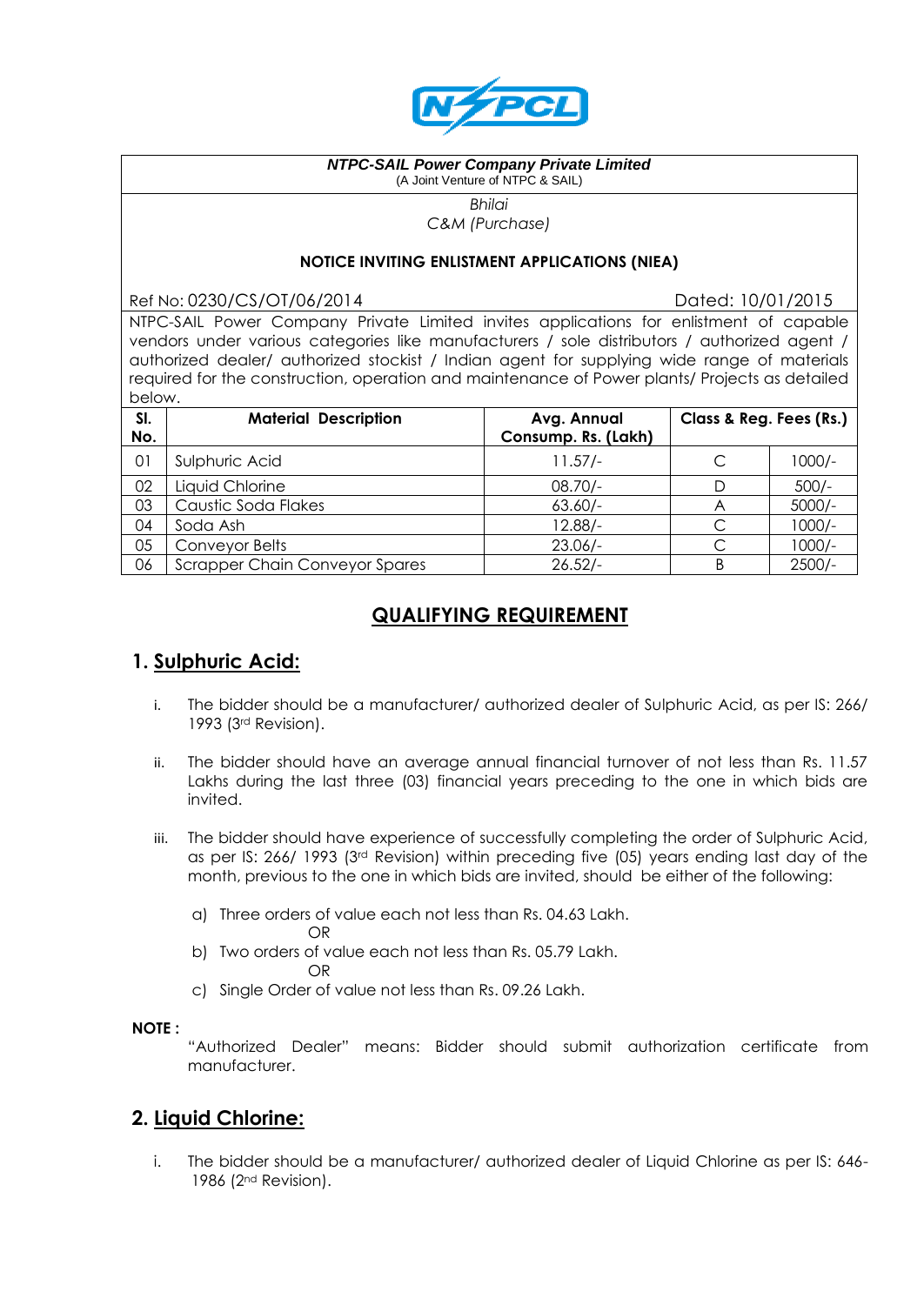- ii. The bidder should have an average annual financial turnover of not less than Rs. 08.70 Lakhs during the last three (03) financial years preceding to the one in which bids are invited.
- iii. The bidder should have experience of successfully completing the order of Liquid Chlorine as per IS: 646-1986 (2nd Revision) within preceding five (05) years ending last day of the month, previous to the one in which bids are invited, should be either of the following:
	- a) Three orders of value each not less than Rs. 03.48 Lakh. OR
	- b) Two orders of value each not less than Rs. 04.35 Lakh. OR
	- c) Single Order of value not less than Rs. 06.96 Lakh.

#### **NOTE :**

"Authorized Dealer" means: Bidder should submit authorization certificate from manufacturer.

### **3. Caustic Soda Flakes:**

- i. The bidder should be a manufacturer/ authorized dealer of Caustic Soda Flakes as per IS: 252-1991 (3rd Revision).
- ii. The bidder should have an average annual financial turnover of not less than Rs. 63.60 Lakhs during the last three (03) financial years preceding to the one in which bids are invited.
- iii. The bidder should have experience of successfully completing the order of Caustic Soda Flakes as per IS: 252-1991 (3rd Revision) within preceding five (05) years ending last day of the month, previous to the one in which bids are invited, should be either of the following:
	- a) Three orders of value each not less than Rs. 25.44 Lakh. OR
	- b) Two orders of value each not less than Rs. 31.80 Lakh. OR
	- c) Single Order of value not less than Rs. 50.88 Lakh.

#### **NOTE :**

"Authorized Dealer" means: Bidder should submit authorization certificate from manufacturer.

### **4. Soda Ash:**

- i. The bidder should be a manufacturer/ authorized dealer of Soda Ash as per IS: 251-1998 (Fourth Revision).
- ii. The bidder should have an average annual financial turnover of not less than Rs. 12.88 Lakhs during the last three (03) financial years preceding to NIT published date.
- iii. The bidder should have experience of successfully completing the order of Soda Ash as per IS: 251-1998 (Fourth Revision) within preceding five (05) years ending last day of the month, previous to the one in which bids are invited, should be either of the following:
	- a) Three orders of value each not less than Rs. 5.15 Lakh.
	- OR b) Two orders of value each not less than Rs. 6.44 Lakh.
		- OR
	- c) Single Order of value not less than Rs. 10.30 Lakh.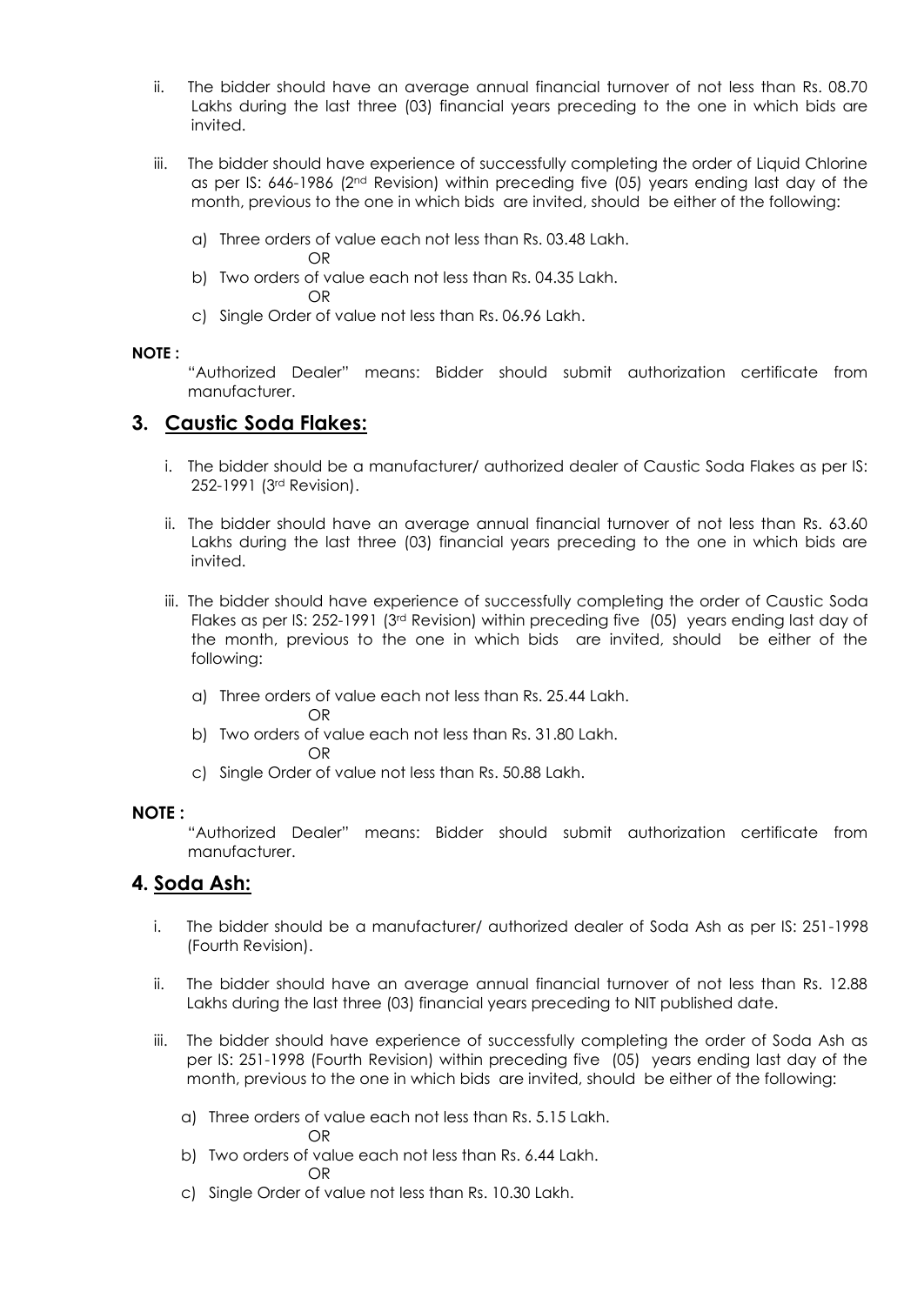**NOTE:** "Authorized Dealer" means: Bidder should submit authorization certificate from manufacturer.

# **5. Conveyor Belts:**

- i. The bidder should be a manufacturer of conveyor belt as per IS: 1891-1993 (PART I & V).
- ii. The bidder should have an average annual financial turnover of not less than Rs. 23.06 Lakhs during the last three (03) financial years preceding to the one in which bids are invited.
- iii. The bidder should have experience of successfully completing the order of conveyor belt as per IS: 1891-1993 (PART I & V) of size: 1000 mm or 1400 mm or 1600 mm wide within preceding five (05) years ending last day of the month, previous to the one in which bids are invited, should be either of the following:
	- a) Three orders of value each not less than Rs. 9.22 Lakh. OR
	- b) Two orders of value each not less than Rs. 11.53 Lakh. OR
	- c) Single Order of value not less than Rs. 18.45 Lakh.

## **6. Scrapper Chain Conveyor Spares:**

- i. The bidder should be a manufacturer of Scrapper Chain Conveyor, Chain 22 mm Dia, 86 mm Pitch, 103 Links Minimum along with Chain Coupling, Sprocket & Plug In Attachment for the same.
- ii. The bidder should have an average annual financial turnover of not less than Rs. 26.52 Lakhs during the last three (03) financial years preceding to the one in which bids are invited.
- iii. The bidder should have experience of successfully completing the order of Scrapper Chain, Chain 22 mm Dia, 86 mm Pitch, 103 Links Minimum along with Chain Coupling, Sprocket & Plug In Attachment for the same within preceding five (05) years ending last day of the month, previous to the one in which bids are invited, should be either of the following:
	- a) Three orders of value each not less than Rs. 10.61 Lakh.
		- OR
	- b) Two orders of value each not less than Rs. 13.26 Lakh. OR
	- c) Single Order of value not less than Rs. 21.22 Lakh.

## **Terms and Conditions**

- 1. **Application form:** The Application Form for vendor enlistment can be obtained from us at free of cost or can be downloaded at free of cost from [www.ntpctender.com.](http://www.ntpctender.com/) / [www.nspcl.co.in.](http://www.nspcl.co.in/) The prescribed Application Form enclosed herewith should be furnished by all the applicants for the relevant materials separately.
- 2. **Registration Fees:** The fee for registration is as mentioned in the above table against each material.
	- i) Application form to be submitted by the vendor alongwith registration fees in the form of a crossed account payee Demand Draft from a nationalized Bank/ scheduled Bank drawn in favour of '**NTPC SAIL POWER COMPANY PVT. LTD.**' **Payable at 'Bhilai'.** No other mode of payment is acceptable.